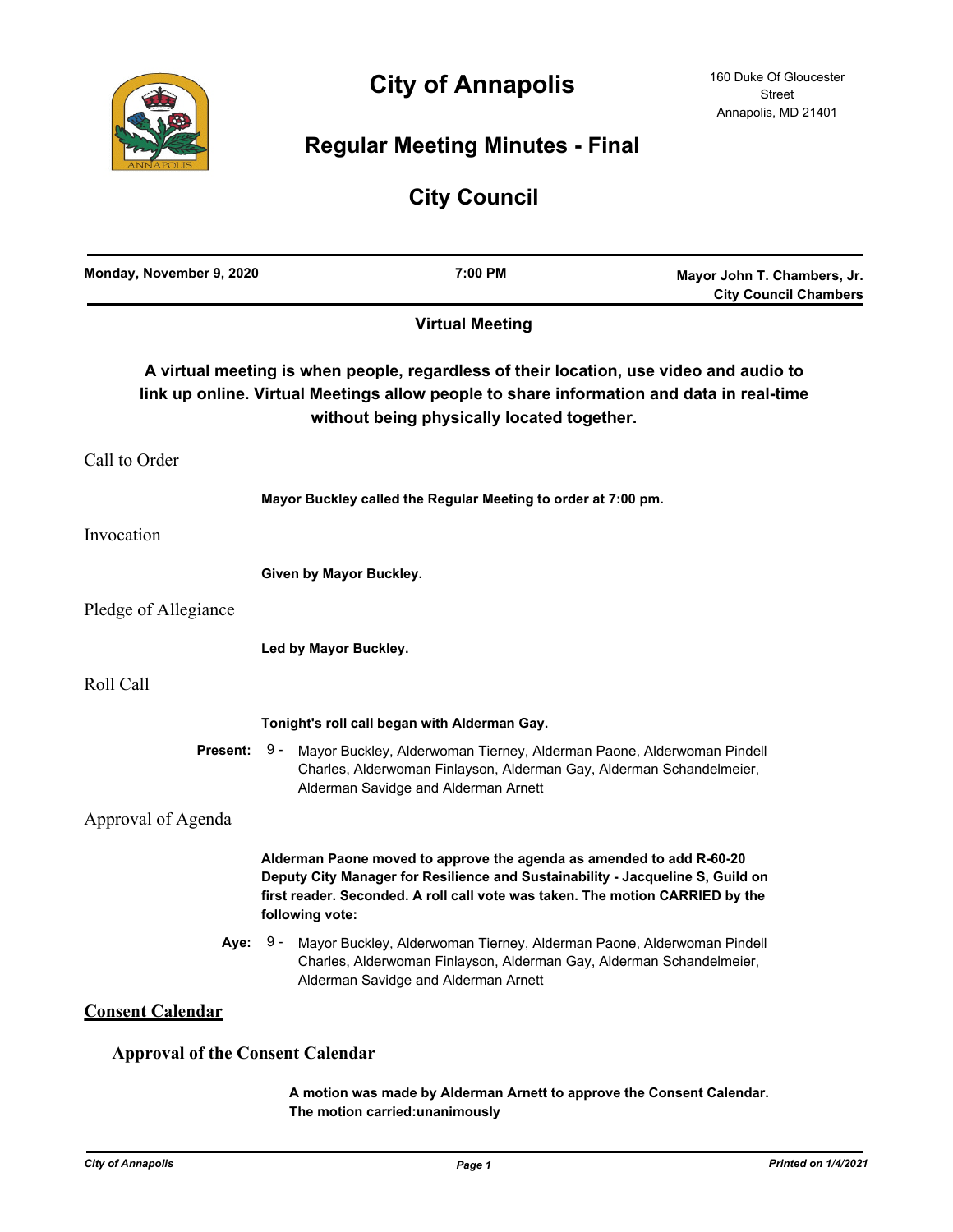Aye: 9 - Mayor Buckley, Alderwoman Tierney, Alderman Paone, Alderwoman Pindell Charles, Alderwoman Finlayson, Alderman Gay, Alderman Schandelmeier, Alderman Savidge and Alderman Arnett

## **Approval of Journal of Proceedings**

CCM

Regular Meeting Minutes

### [10.12.2020](http://annapolismd.legistar.com/gateway.aspx?m=l&id=/matter.aspx?key=5003)

#### **A motion was made by Alderman Arnett to approve the Consent Calendar. The motion carried:unanimously**

**Aye:** Mayor Buckley, Alderwoman Tierney, Alderman Paone, Alderwoman Pindell Charles, Alderwoman Finlayson, Alderman Gay, Alderman Schandelmeier, Alderman Savidge and Alderman Arnett Aye: 9 -

**CCM** Special Meeting Minutes

[10.26.2020](http://annapolismd.legistar.com/gateway.aspx?m=l&id=/matter.aspx?key=5004)

## **A motion was made by Alderman Arnett to approve the Consent Calendar. The motion carried:unanimously**

Aye: 9 - Mayor Buckley, Alderwoman Tierney, Alderman Paone, Alderwoman Pindell Charles, Alderwoman Finlayson, Alderman Gay, Alderman Schandelmeier, Alderman Savidge and Alderman Arnett

## **Supplemental Appropriations**

[SA-13-21](http://annapolismd.legistar.com/gateway.aspx?m=l&id=/matter.aspx?key=5010) Grant Fund - Police Dept.

Revenue: State Grant Revenue (\$17,205.00) Expenditure: State Grant Expense (\$17,205.00)

#### **A motion was made by Alderman Arnett to approve the Consent Calendar. The motion carried:unanimously**

- **Aye:** Mayor Buckley, Alderwoman Tierney, Alderman Paone, Alderwoman Pindell Charles, Alderwoman Finlayson, Alderman Gay, Alderman Schandelmeier, Alderman Savidge and Alderman Arnett Aye: 9 -
- [SA-14-21](http://annapolismd.legistar.com/gateway.aspx?m=l&id=/matter.aspx?key=5011) Grant Fund Police Dept. Maryland State Police Vehicle Theft Prevention **Office**

Revenue: State Grant Revenue (\$1,000.00) Expenditure: State Grant Expense (\$1,000.00)

#### **A motion was made by Alderman Arnett to approve the Consent Calendar. The motion carried:unanimously**

- **Aye:** Mayor Buckley, Alderwoman Tierney, Alderman Paone, Alderwoman Pindell Charles, Alderwoman Finlayson, Alderman Gay, Alderman Schandelmeier, Alderman Savidge and Alderman Arnett Aye: 9 -
- [SA-15-21](http://annapolismd.legistar.com/gateway.aspx?m=l&id=/matter.aspx?key=5012) Grant Fund Annapolis Fire Department Senator Amoss 508 County Funds Revenue: State Grant Revenue (\$20,410.00) Expenditure: State Grant Expense (\$20,410.00)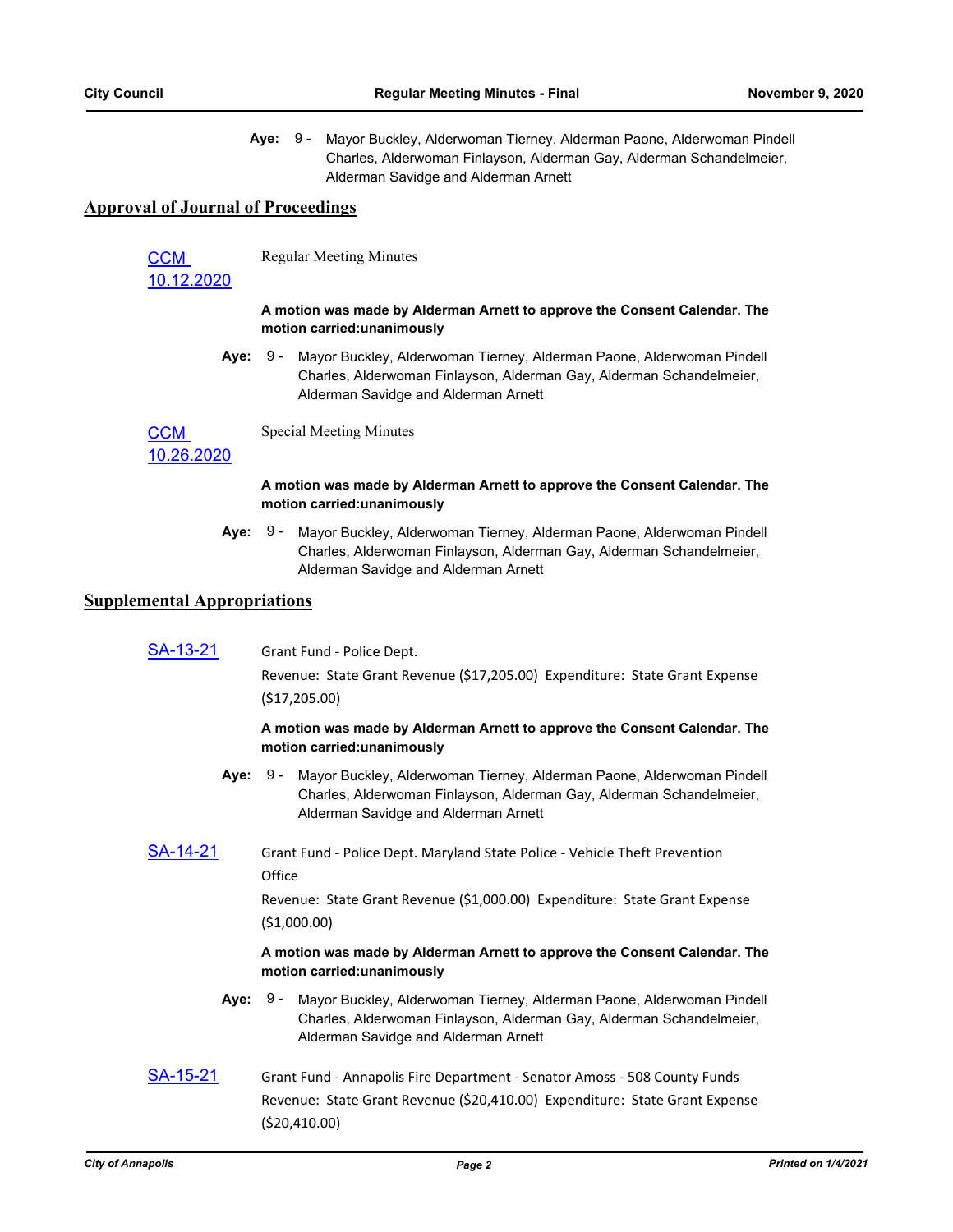#### **A motion was made by Alderman Arnett to approve the Consent Calendar. The motion carried:unanimously**

- **Aye:** Mayor Buckley, Alderwoman Tierney, Alderman Paone, Alderwoman Pindell Charles, Alderwoman Finlayson, Alderman Gay, Alderman Schandelmeier, Alderman Savidge and Alderman Arnett Aye: 9 -
- [SA-16-21](http://annapolismd.legistar.com/gateway.aspx?m=l&id=/matter.aspx?key=5013) Grant Fund Annapolis Police Department Byrne Justice Grant (Department of Justice)

Revenue: Federal Grant Revenue (\$13,569.00); State Grant Revenue

(\$3,527.00) Expenditure: Federal Grant Expense (\$13,569.00); State Grant Expense (\$3,527.00)

**A motion was made by Alderman Arnett to approve the Consent Calendar. The motion carried:unanimously**

- Aye: 9 Mayor Buckley, Alderwoman Tierney, Alderman Paone, Alderwoman Pindell Charles, Alderwoman Finlayson, Alderman Gay, Alderman Schandelmeier, Alderman Savidge and Alderman Arnett
- [SA-17-21](http://annapolismd.legistar.com/gateway.aspx?m=l&id=/matter.aspx?key=5014) Grant Fund Office of Emergency Management U.S. Department of Homeland Security

Revenue: Federal Operating Grant Revenue - SHSG (\$15,132.00) Expenditure: Federal Operating Grant Expense - SHSG (\$15,132.00)

#### **A motion was made by Alderman Arnett to approve the Consent Calendar. The motion carried:unanimously**

- **Aye:** Mayor Buckley, Alderwoman Tierney, Alderman Paone, Alderwoman Pindell Charles, Alderwoman Finlayson, Alderman Gay, Alderman Schandelmeier, Alderman Savidge and Alderman Arnett Aye: 9 -
- [SA-18-21](http://annapolismd.legistar.com/gateway.aspx?m=l&id=/matter.aspx?key=5015) Grant Fund Office of Emergency Management U.S. Department of Homeland Security

Revenue: Federal Operating Grant - SHSG (\$40,000.00) Expenditure: Federal Operating Grant Expense - SHSG (\$40,000.00)

## **A motion was made by Alderman Arnett to approve the Consent Calendar. The motion carried:unanimously**

- **Aye:** Mayor Buckley, Alderwoman Tierney, Alderman Paone, Alderwoman Pindell Charles, Alderwoman Finlayson, Alderman Gay, Alderman Schandelmeier, Alderman Savidge and Alderman Arnett Aye: 9 -
- [SA-19-21](http://annapolismd.legistar.com/gateway.aspx?m=l&id=/matter.aspx?key=5016) Grant Fund Office of Emergency Management U.S. Department of Homeland Security

Revenue: Federal Operating Grant Revenue - Urban Area Security Initiative Program (\$874.00) Expenditure: Federal Operating Grant Expense - Urban Area Security Initiative Program (\$874.00)

## **A motion was made by Alderman Arnett to approve the Consent Calendar. The motion carried:unanimously**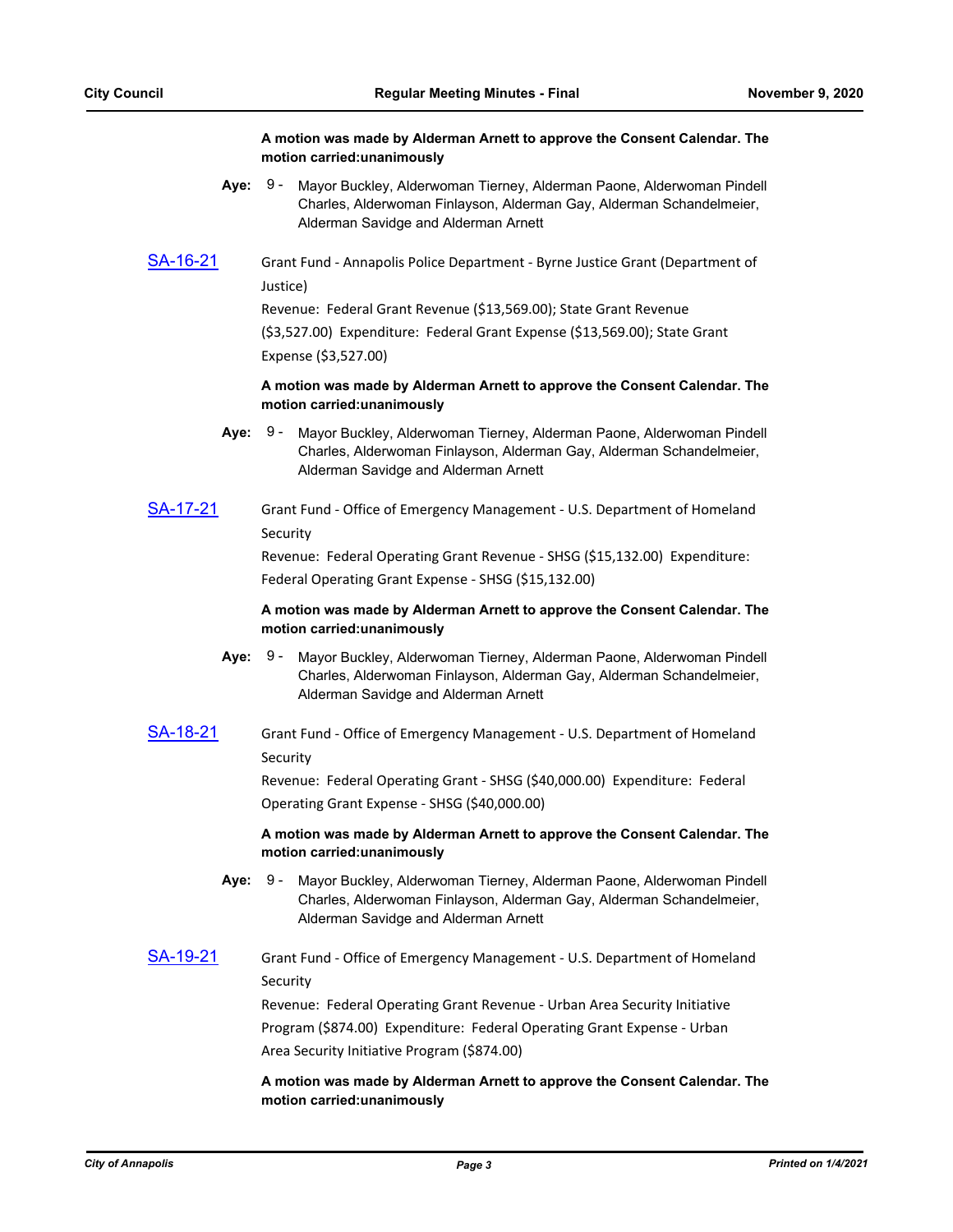|  | Aye: 9 - Mayor Buckley, Alderwoman Tierney, Alderman Paone, Alderwoman Pindell |
|--|--------------------------------------------------------------------------------|
|  | Charles, Alderwoman Finlayson, Alderman Gay, Alderman Schandelmeier,           |
|  | Alderman Savidge and Alderman Arnett                                           |

[SA-21-21](http://annapolismd.legistar.com/gateway.aspx?m=l&id=/matter.aspx?key=5018) Grant Fund - Office of Emergency Management - U.S. Department of Homeland Security Revenue: Federal Operating Grant Revenue - 2019 Flood Mitigation Assistance (\$23,438.00) Expenditure: Federal Operating Grant Expense - 2019 Flood

Mitigation Assistance (\$23,438.00)

#### **A motion was made by Alderman Arnett to approve the Consent Calendar. The motion carried:unanimously**

**Aye:** Mayor Buckley, Alderwoman Tierney, Alderman Paone, Alderwoman Pindell Charles, Alderwoman Finlayson, Alderman Gay, Alderman Schandelmeier, Alderman Savidge and Alderman Arnett Aye: 9 -

## **Legislative Actions**

## **First Readers**

[O-44-20](http://annapolismd.legistar.com/gateway.aspx?m=l&id=/matter.aspx?key=4994) **Employee Organizations -** For the purpose of removing the deadline for employee organizations to petition the City for recognition as an exclusive bargaining agent for eligible government personnel.

## *Sponsors:* Schandelmeier and Savidge

**Aye:** Mayor Buckley, Alderwoman Tierney, Alderman Paone, Alderwoman Pindell Charles, Alderwoman Finlayson, Alderman Gay, Alderman Schandelmeier, Alderman Savidge and Alderman Arnett Aye: 9 -

**Alderman Arnett referred O-44-20 to the Rules & City Government Committee.**

[O-47-20](http://annapolismd.legistar.com/gateway.aspx?m=l&id=/matter.aspx?key=5007) **Local Zoning Map Amendment** - For the purpose of rezoning parcel 1340, Grid 0008, Tax Map 052A, known as 21 Maryland Avenue, Annapolis, Maryland, to be zoned in its entirety as C1, "Conservation Residence" Zoning District.

### *Sponsors:* Buckley

**Aye:** Mayor Buckley, Alderwoman Tierney, Alderman Paone, Alderwoman Pindell Charles, Alderwoman Finlayson, Alderman Gay, Alderman Schandelmeier, Alderman Savidge and Alderman Arnett Aye: 9 -

#### **Alderman Arnett referred O-47-20 to the Planning Commission.**

**Alderman Arnett referred O-47-20 to the Rules & City Government Committee.**

## **Second Readers**

## [O-41-20](http://annapolismd.legistar.com/gateway.aspx?m=l&id=/matter.aspx?key=4958) **Alcoholic Beverages -** For the purpose of updating citations to the Maryland State Code in Chapter 7.12 of the Code of the City of Annapolis.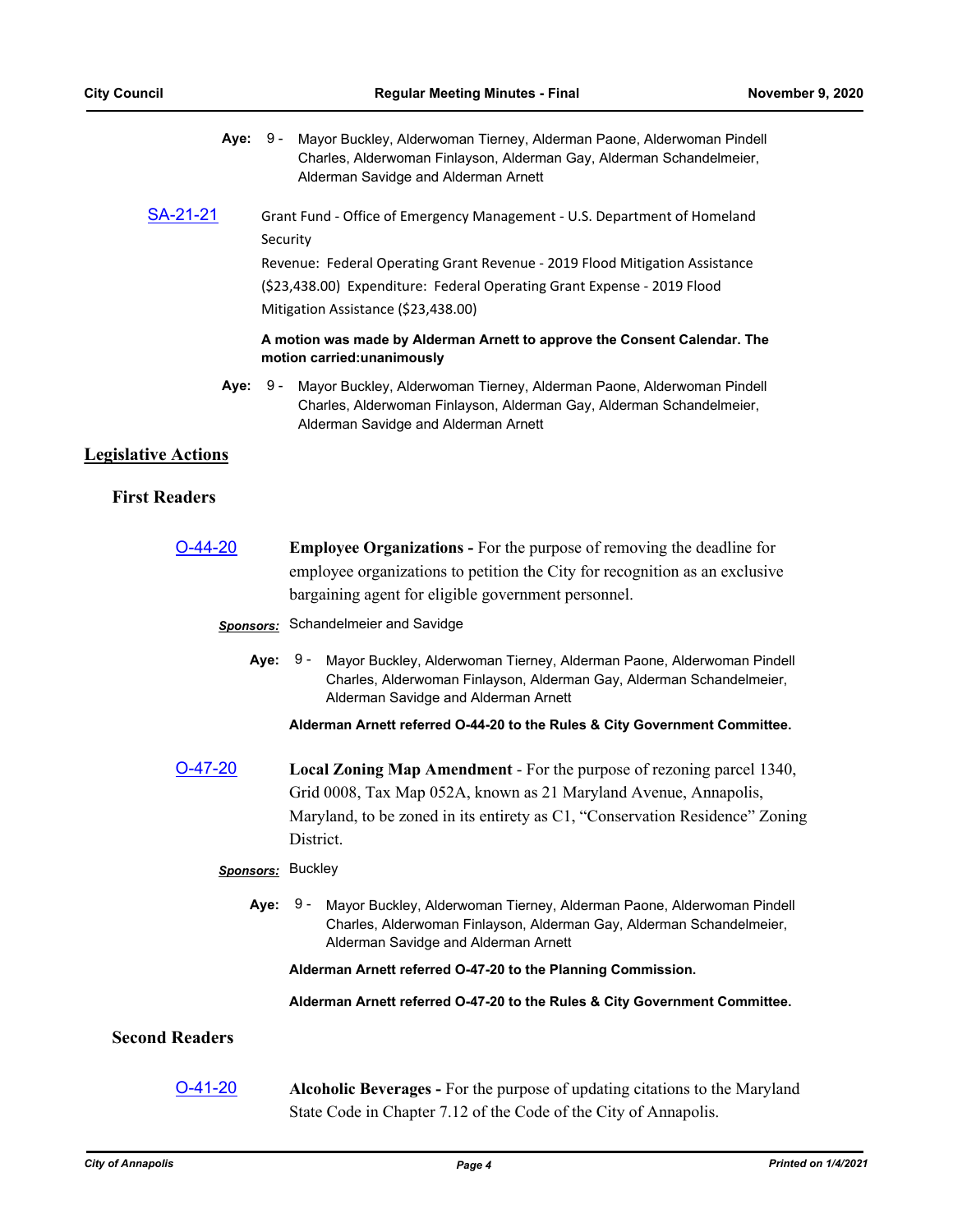|                                | Sponsors: Paone                                                                                                                                                                                |  |
|--------------------------------|------------------------------------------------------------------------------------------------------------------------------------------------------------------------------------------------|--|
| Aye:                           | $9 -$<br>Mayor Buckley, Alderwoman Tierney, Alderman Paone, Alderwoman Pindell<br>Charles, Alderwoman Finlayson, Alderman Gay, Alderman Schandelmeier,<br>Alderman Savidge and Alderman Arnett |  |
| O-42-20                        | <b>Emergency Medical Services - For the purpose of modifying the provisions of</b><br>the Annapolis Emergency Medical Services program.                                                        |  |
|                                | <b>Sponsors:</b> Buckley and Pindell Charles                                                                                                                                                   |  |
| Aye:                           | 9 -<br>Mayor Buckley, Alderwoman Tierney, Alderman Paone, Alderwoman Pindell<br>Charles, Alderwoman Finlayson, Alderman Gay, Alderman Schandelmeier,<br>Alderman Savidge and Alderman Arnett   |  |
| $R-56-20$                      | <b>Emergency Medical Services - Fees - For the purpose of clarifying certain</b><br>fees charged for Emergency Medical Services.                                                               |  |
|                                | Sponsors: Buckley and Pindell Charles                                                                                                                                                          |  |
| Aye:                           | 9 -<br>Mayor Buckley, Alderwoman Tierney, Alderman Paone, Alderwoman Pindell<br>Charles, Alderwoman Finlayson, Alderman Gay, Alderman Schandelmeier,<br>Alderman Savidge and Alderman Arnett   |  |
| R-58-20                        | Local Journalism - For the purpose of supporting local journalism, including fair                                                                                                              |  |
|                                | economic investment in newsroom staffing and resources.                                                                                                                                        |  |
|                                | <b>Sponsors:</b> Tierney, Savidge, Schandelmeier, Buckley, Gay and Pindell Charles                                                                                                             |  |
| Aye:                           | 9 -<br>Mayor Buckley, Alderwoman Tierney, Alderman Paone, Alderwoman Pindell<br>Charles, Alderwoman Finlayson, Alderman Gay, Alderman Schandelmeier,<br>Alderman Savidge and Alderman Arnett   |  |
| <b>End of Consent Calendar</b> |                                                                                                                                                                                                |  |
| <b>Legislative Action</b>      |                                                                                                                                                                                                |  |
| <b>Second Readers</b>          |                                                                                                                                                                                                |  |
| O-38-19                        | Housing and Community Development Committee - For the purpose of                                                                                                                               |  |
|                                | renaming the Housing and Community Development Committee; clarifying certain                                                                                                                   |  |
|                                | powers and functions; and making stylistic changes.                                                                                                                                            |  |
|                                | <b>Sponsors:</b> Rodriguez and Gay                                                                                                                                                             |  |
|                                | Alderman Schandelmeier moved to reconsider O-38-19 Housing and<br>Community Development Committee Renaming on second reader                                                                    |  |

**Community Development Committee Renaming on second reader. Seconded. A roll call vote was taken. The motion CARRIED by the following vote:**

- Aye: 8 Mayor Buckley, Alderwoman Tierney, Alderman Paone, Alderwoman Pindell Charles, Alderwoman Finlayson, Alderman Schandelmeier, Alderman Savidge and Alderman Arnett
- **Nay:** 1 Alderman Gay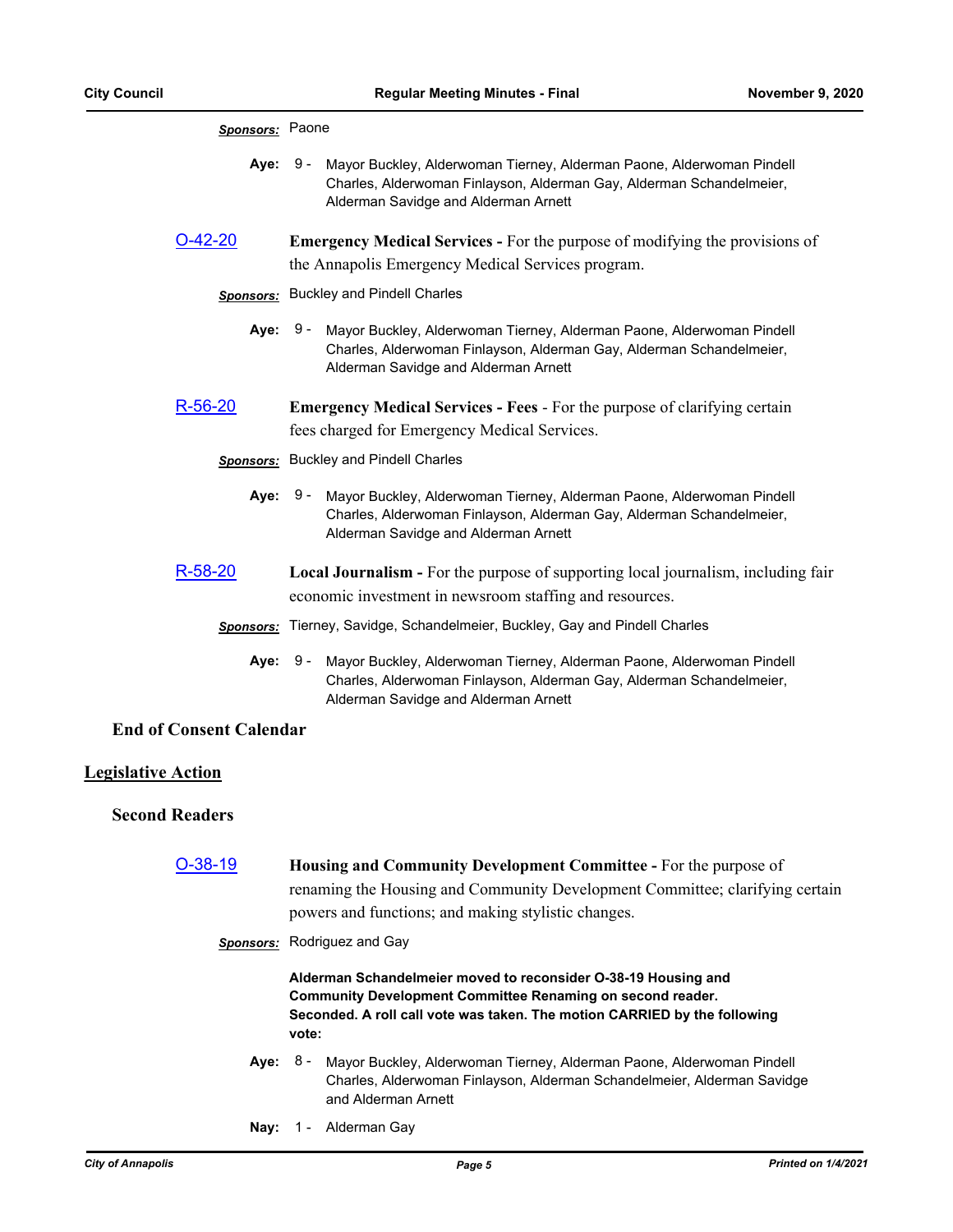**Alderman Schandelmeier moved to adopt O-38-19 on second reader. Seconded.**

Planning and Zoning Director Nash was present and answered questions from the council.

**Alderman Savidge moved to amend O-38-19 as follows:**

**Amendment # 5, Savidge 5/12/20**

**On page 1, in lines 43 and 44 strike "who are the three members of" and insert "three of whom are selected by".**

**On page 2, in line 1 after "Council." strike down through "office." in line 3.**

**On page 2, in line 3 strike "resident"**

**On page 2, in line 7 after "B." strike down through "MEETING." in line 12 and insert "THE COMMISSION SHALL ELECT A CHAIR AND VICE CHAIR AT ITS FIRST MEETING. THE CHAIR AND VICE CHAIR SHALL SERVE FOR A TERM OF ONE YEAR. IF THE CHAIR IS UNABLE TO ATTEND A MEETING, THE VICE CHAIR SHALL SERVE AS ACTING CHAIR FOR THAT MEETING."**

**On page 2, in line 20 after "business" insert "a period" and strike down through line 21. Seconded. CARRIED on voice vote.**

**Alderwoman Tierney moved to adopt O-38-19 Housing and Community Development Renaming, Signed October 26, 2020, Adopted October 12, 2020 as amended on second reader. Seconded. CARRIED on voice vote.**

**Alderman Arnett moved to adopt O-38-19 on third reader. Seconded. A roll call vote was taken. The motion CARRIED by the following vote:**

- **Aye:** Mayor Buckley, Alderwoman Tierney, Alderman Paone, Alderwoman Pindell Charles, Alderwoman Finlayson, Alderman Schandelmeier, Alderman Savidge and Alderman Arnett Aye: 8 -
- **Nay:** 1 Alderman Gay
- [O-38-20](http://annapolismd.legistar.com/gateway.aspx?m=l&id=/matter.aspx?key=4904) **Building Code Updates** For the purpose of adopting certain building codes in accordance with the Code of Maryland; updating building code standards; correcting technical errors; specifying enforcement procedures; specifying appeal procedures; and generally related to the Annapolis Building Code.

*Sponsors:* Buckley and Tierney

#### **Alderman Arnett moved to adopt O-38-20 on second reader. Seconded.**

Planning and Zoning Director Nash was present and answered questions from the council.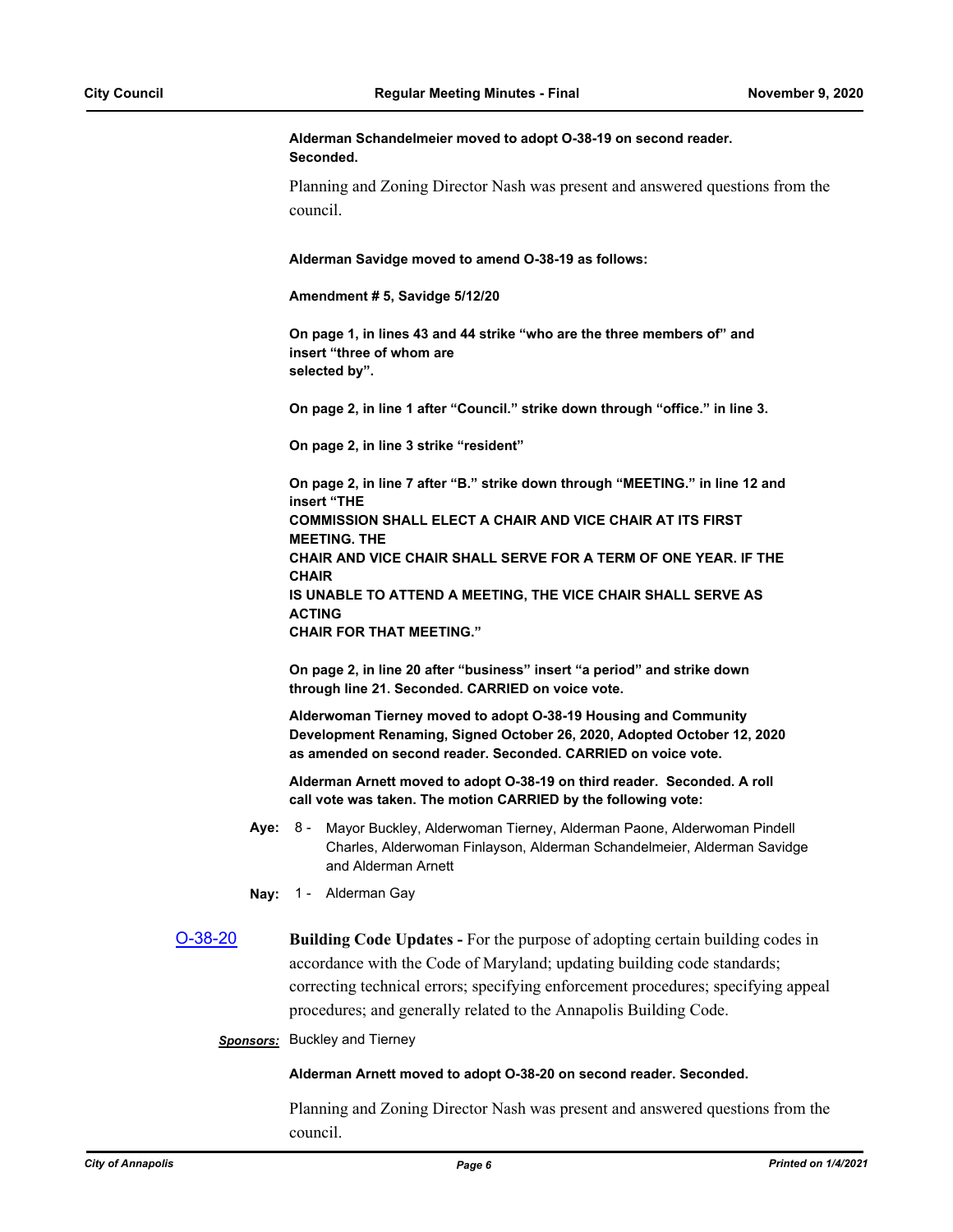**Alderman Arnett moved to amend O-38-20 as follows:** 

**Amendments #1 and #2 - Buckley**

**Amendment 1:**

**On page 1 after line 36, insert "17.28.030 17.28.040" and on page 25, after line 39 insert "CHAPTER 17.28 PLUMBING CODE 17.28.030 – MODIFICATION OF EXISTING FIRE SPRINKLER SYSTEMS EXISTING FIRE SPRINKLER SYSTEMS PRESENTING A LOW HAZARD ONLY, AS DEFINED BY THE AMERICAN WATER WORKS ASSOCIATION M14 DOCUMENT, AND HAVING A MODERN UNDERWRITERS' LABORATORIES (UL)-LISTED ALARM CHECK VALVE THAT CONTAINS NO LEAD; WHEN THE EXISTING SPRINKLER SYSTEM IS EXPANDED OR MODIFIED, REQUIRING A HYDRAULIC ANALYSIS, A UNCLASSIFIED DOUBLE CHECK VALVE ASSEMBLY SHALL BE INSTALLED. EXISTING FIRE SPRINKLER SYSTEMS THAT PRESENT A LOW HAZARD AND THAT HAVE AN ALARM CHECK VALVE CONTAINING LEAD, WHEN THE SYSTEM IS EXPANDED OR MODIFIED, A UL-CLASSIFIED DOUBLE CHECK VALVE ASSEMBLY SHALL BE INSTALLED. 17.28.040 - Conflicting provisions. In the event of any inconsistencies between the provisions of the International Plumbing Code, 2015 2018 Edition and the City Code, the more stringent shall govern." Amendment 2: On page 1, after line 42 insert "17.40.440" and on page 27, after line 42 insert "17.40.440 - Smoke alarms. A. Smoke Alarms and Smoke Detectors. For the purposes of this section, the term "smoke alarm" shall be construed to mean smoke alarms, smoke detectors, and alternative detection devices and systems approved by the Department of Planning and Zoning and the Fire Department. B. Required. It is the responsibility of the owner of each rental dwelling unit to install smoke alarms in accordance with this section in each rental dwelling unit intended to be used, or originally built or designed to be used for residential purposes, not to include any dwelling unit within any structure which has been converted entirely to a nonresidential use. The smoke alarms shall be capable of sensing visible or invisible particles of combustion and providing a suitable audible alarm of the combustion. Where fuel fired appliances are used one smoke detector is required to be a combination smoke and carbon monoxide**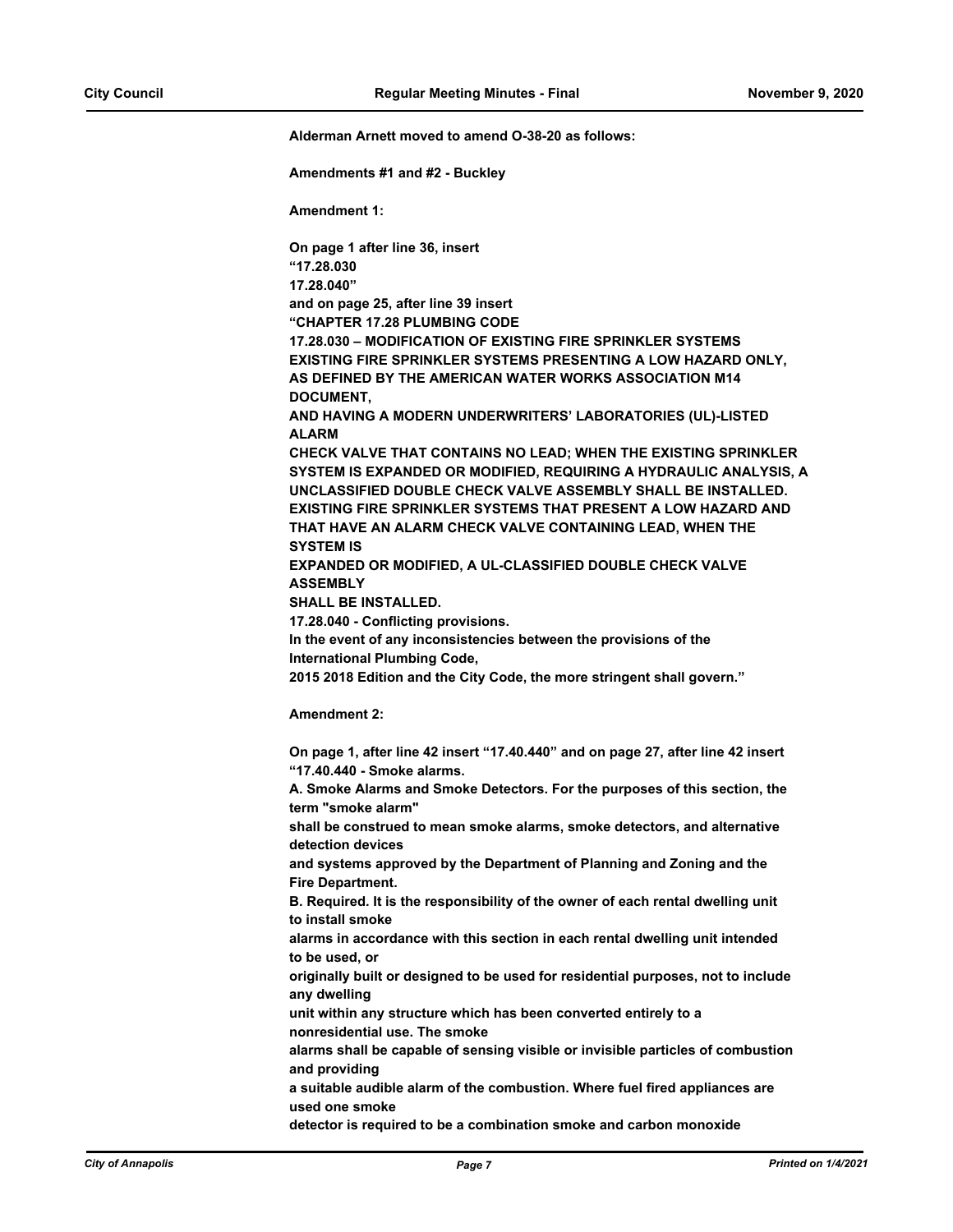**detector. The smoke alarms shall be installed by July 1, 1980, in the manner provided in this section, unless any other provision of State or Federal law requires installation before that date. For the purposes of this section, "multifamily dwelling" means a building containing three or more dwelling units. Exception: Existing approved smoke alarm installations in residential structures with fewer than three dwelling units where: 1) The smoke alarm installation is existing and approved; and 2) The smoke alarms have been maintained in operating condition. C. Location. 1) On the ceiling or wall outside of each separate sleeping area in the immediate vicinity of bedrooms. 2) In each room used for sleeping purposes. 3) In each story within a dwelling unit, including basements and cellars but not including crawl spaces and uninhabitable attics. In dwellings or dwelling units with split levels and without an intervening door between the adjacent levels, a smoke alarm installed on the upper level shall suffice for the adjacent lower level provided that the lower level is less than one full story below the upper level. D. Equipment. All devices, combinations of devices and equipment required in this section shall be approved by the Fire Department, and are to be installed in conformance with the provisions of Title 17 of the Code of the City of Annapolis and the manufacturer's Requirements for Installation. E. Power Source. Smoke alarms shall primarily operate on an AC electric power supply. Each smoke alarm shall be wired into the circuit serving the area in which it is located. No smoke alarm, shall be connected directly (permanently wired) to the electrical system of the structure unless an electrical permit first has been obtained. THE SMOKE ALARM POWER SOURCE SHALL COMPLY WITH NATIONAL FIRE PROTECTION ASSOCIATION STANDARDS: NFPA 72 AS WELL AS THE INTERNATIONAL BUILDING CODE, THE INTERNATIONAL RESIDENTIAL CODE, AND THE INTERNATIONAL EXISTING BUILDING CODE AS APPLICABLE. F. Maintenance. It is the responsibility of the property owner or agent to inspect annually and maintain any smoke alarm, in accordance with the manufacturer's warranty and suggested maintenance. In addition, the property owner shall provide any tenant access to a copy of the maintenance schedule, operating manual, and any other instructional or**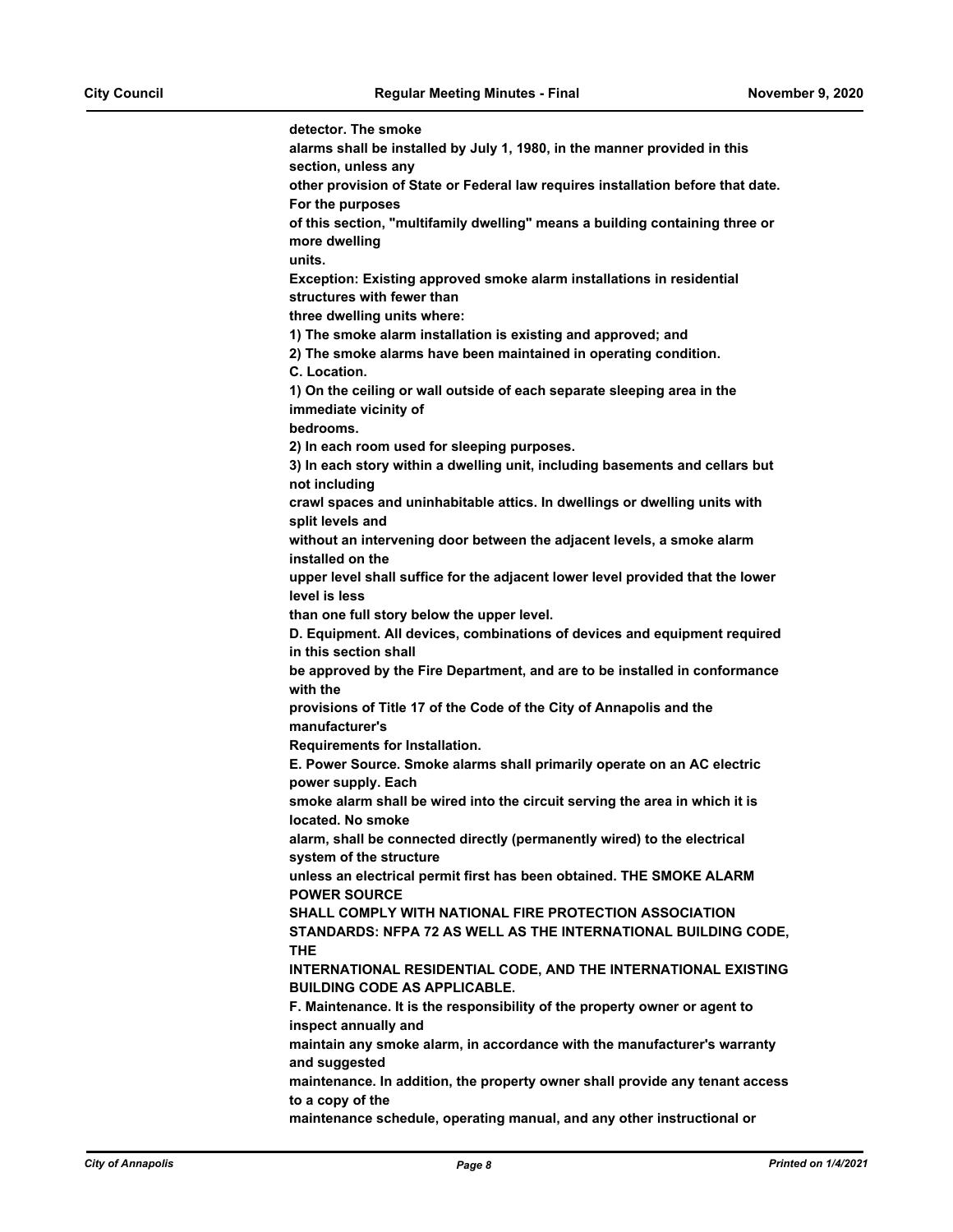|                   | precautionary<br>literature which the manufacturer may supply with the unit.<br>G. Connection to Fire Alarm System. In new multifamily dwellings provided<br>with a fire alarm<br>system, all required alarms shall be connected to the fire alarm system.<br>H. Certification at Change in Occupancy. At every change of occupancy or<br>tenancy of every<br>rental dwelling unit occasioned by or incidental to a sale, lease, sublease, or<br>change in tenancy,<br>it is the duty of the grantor to certify to the tenant, at the time of conveyance<br>and before<br>occupancy, that all smoke alarms as required by this section (or other<br>applicable laws) are<br>installed and in proper working condition.<br>H. I. NFPA Standards Supplemented. This section is intended to be used with<br>and supplemented |
|-------------------|---------------------------------------------------------------------------------------------------------------------------------------------------------------------------------------------------------------------------------------------------------------------------------------------------------------------------------------------------------------------------------------------------------------------------------------------------------------------------------------------------------------------------------------------------------------------------------------------------------------------------------------------------------------------------------------------------------------------------------------------------------------------------------------------------------------------------|
|                   | by the applicable provisions of the following National Fire Protection<br><b>Association standards:</b><br>NFPA 72, National Fire Alarm and Signaling Code, and NFPA 70, National<br><b>Electrical Code;</b>                                                                                                                                                                                                                                                                                                                                                                                                                                                                                                                                                                                                              |
|                   | however, if there is any conflict between this section and the NFPA standards<br>or any rules and<br>regulations adopted pursuant to them, the provisions of this section shall<br>prevail." Seconded. CARRIED on voice vote.                                                                                                                                                                                                                                                                                                                                                                                                                                                                                                                                                                                             |
|                   | Alderman Arnett moved to adopt O-38-20 as amended on second reader.<br>Seconded, CARRIED on voice vote.                                                                                                                                                                                                                                                                                                                                                                                                                                                                                                                                                                                                                                                                                                                   |
|                   | Alderman Arnett moved to adopt O-38-20 on third reader. Seconded. A roll<br>call vote was taken. The motion CARRIED by the following vote:                                                                                                                                                                                                                                                                                                                                                                                                                                                                                                                                                                                                                                                                                |
| <b>Aye: 9 -</b>   | Mayor Buckley, Alderwoman Tierney, Alderman Paone, Alderwoman Pindell<br>Charles, Alderwoman Finlayson, Alderman Gay, Alderman Schandelmeier,<br>Alderman Savidge and Alderman Arnett                                                                                                                                                                                                                                                                                                                                                                                                                                                                                                                                                                                                                                     |
| R-44-20           | <b>Building Code Updates - Fees - For the purpose of updating certain code</b>                                                                                                                                                                                                                                                                                                                                                                                                                                                                                                                                                                                                                                                                                                                                            |
|                   | section references under Title 17 in the Fiscal Year 2021 Fees Schedule.                                                                                                                                                                                                                                                                                                                                                                                                                                                                                                                                                                                                                                                                                                                                                  |
| Sponsors: Buckley |                                                                                                                                                                                                                                                                                                                                                                                                                                                                                                                                                                                                                                                                                                                                                                                                                           |
|                   | Alderman Arnett moved to adopt R-44-20 on second reader. Seconded. A roll<br>call vote was taken. The motion CARRIED by the following vote:                                                                                                                                                                                                                                                                                                                                                                                                                                                                                                                                                                                                                                                                               |
| Aye:              | 9 -<br>Mayor Buckley, Alderwoman Tierney, Alderman Paone, Alderwoman Pindell<br>Charles, Alderwoman Finlayson, Alderman Gay, Alderman Schandelmeier,<br>Alderman Savidge and Alderman Arnett                                                                                                                                                                                                                                                                                                                                                                                                                                                                                                                                                                                                                              |
| <u>R-45-20</u>    | <b>Building Code Updates - Fines - For the purpose of updating certain code</b>                                                                                                                                                                                                                                                                                                                                                                                                                                                                                                                                                                                                                                                                                                                                           |
|                   | section references under Title 17 in the Fiscal Year 2021 Fines Schedule.                                                                                                                                                                                                                                                                                                                                                                                                                                                                                                                                                                                                                                                                                                                                                 |
| Sponsors: Buckley |                                                                                                                                                                                                                                                                                                                                                                                                                                                                                                                                                                                                                                                                                                                                                                                                                           |
|                   | Alderman Arnett moved to adopt R-45-20 on second reader. Seconded. A roll<br>call vote was taken. The motion CARRIED by the following vote:                                                                                                                                                                                                                                                                                                                                                                                                                                                                                                                                                                                                                                                                               |
|                   |                                                                                                                                                                                                                                                                                                                                                                                                                                                                                                                                                                                                                                                                                                                                                                                                                           |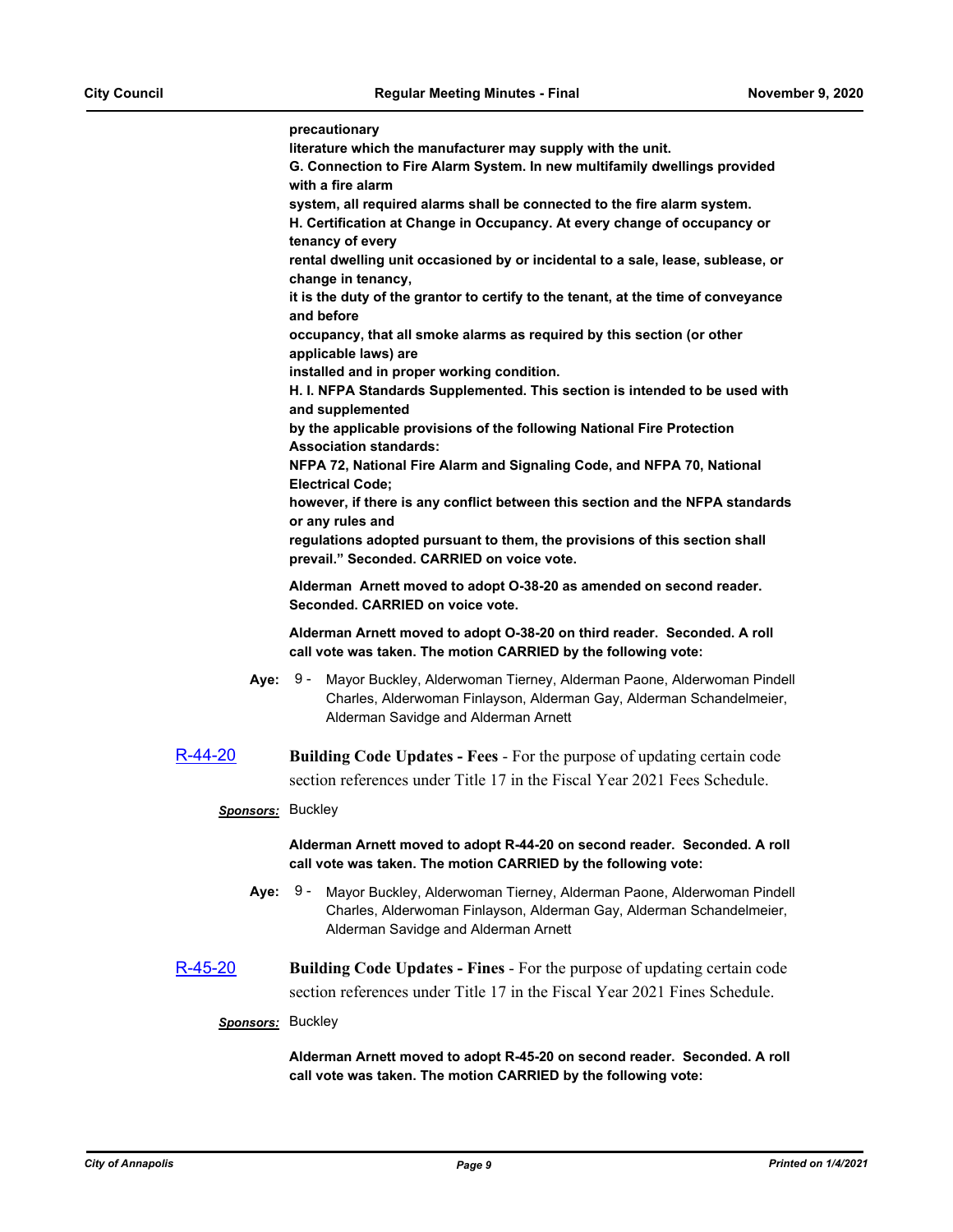| Aye:                                           | 9 - Mayor Buckley, Alderwoman Tierney, Alderman Paone, Alderwoman Pindell<br>Charles, Alderwoman Finlayson, Alderman Gay, Alderman Schandelmeier,<br>Alderman Savidge and Alderman Arnett                                                                                                                                      |
|------------------------------------------------|--------------------------------------------------------------------------------------------------------------------------------------------------------------------------------------------------------------------------------------------------------------------------------------------------------------------------------|
| <b>Approval of Agenda</b>                      |                                                                                                                                                                                                                                                                                                                                |
| <b>Legislative Action</b>                      |                                                                                                                                                                                                                                                                                                                                |
| <b>First Readers</b>                           |                                                                                                                                                                                                                                                                                                                                |
| $R - 60 - 20$                                  | Deputy City Manager for Resilience and Sustainability - Jacqueline S.<br><b>Guild</b> - For the purpose of expressly confirming the appointment of Jacqueline S.<br>Guild as Deputy City Manager for Resilience and Sustainability; and consenting to<br>compensate the Deputy City Manager for Resilience and Sustainability. |
|                                                | Sponsors: Buckley                                                                                                                                                                                                                                                                                                              |
|                                                | City Manager Jarrell was present and answered questions from the council.                                                                                                                                                                                                                                                      |
|                                                | Alderman Arnett moved to adopt R-60-20 on first reader. Seconded. CARRIED<br>on voice vote.                                                                                                                                                                                                                                    |
|                                                | Alderman Paone moved to suspend the rules to allow the passage of the<br>resolution at the meeting of its introduction. Seconded. CARRIED on voice<br>vote.                                                                                                                                                                    |
|                                                | Alderman Schandelmeier moved to adopt R-60-20 on second reader.<br>Seconded. A roll call vote was taken. The motion CARRIED by the following<br>vote:                                                                                                                                                                          |
| Aye:                                           | Mayor Buckley, Alderwoman Tierney, Alderman Paone, Alderwoman Pindell<br>8 -<br>Charles, Alderwoman Finlayson, Alderman Schandelmeier, Alderman Savidge<br>and Alderman Arnett                                                                                                                                                 |
| Abstain:                                       | 1 - Alderman Gay                                                                                                                                                                                                                                                                                                               |
|                                                | Pursuant to Article IX, Sec.1, Mayor Buckley administered the Oath of Office<br>to Jacqueline S. Guild - Deputy City Manager for Resilience and<br>Sustainability.                                                                                                                                                             |
| <b>Items Removed from the Consent Calendar</b> |                                                                                                                                                                                                                                                                                                                                |
| <b>Supplemental Appropriations</b>             |                                                                                                                                                                                                                                                                                                                                |
| SA-20-21                                       | Grant Fund - Police Department - Maryland Governor's Office of Crime Control<br>and Prevention                                                                                                                                                                                                                                 |
|                                                | Revenue: State Grant Revenue - Exploring Predictive Policing (\$100,000.00)<br>Expenditure: State Grant Expense - Exploring Predictive Policing (\$100,000.00)                                                                                                                                                                 |
|                                                | City Manager Jarrell, LT. Miguez and Ms. Patti Norris representing the Police<br>Department were present and answered questions from the council.                                                                                                                                                                              |
|                                                | Alderman Gay moved to postpone SA-20-21 until the Virtual Special Meeting of<br>the City Council on December 21, 2020. Seconded. CARRIED on voice vote.                                                                                                                                                                        |